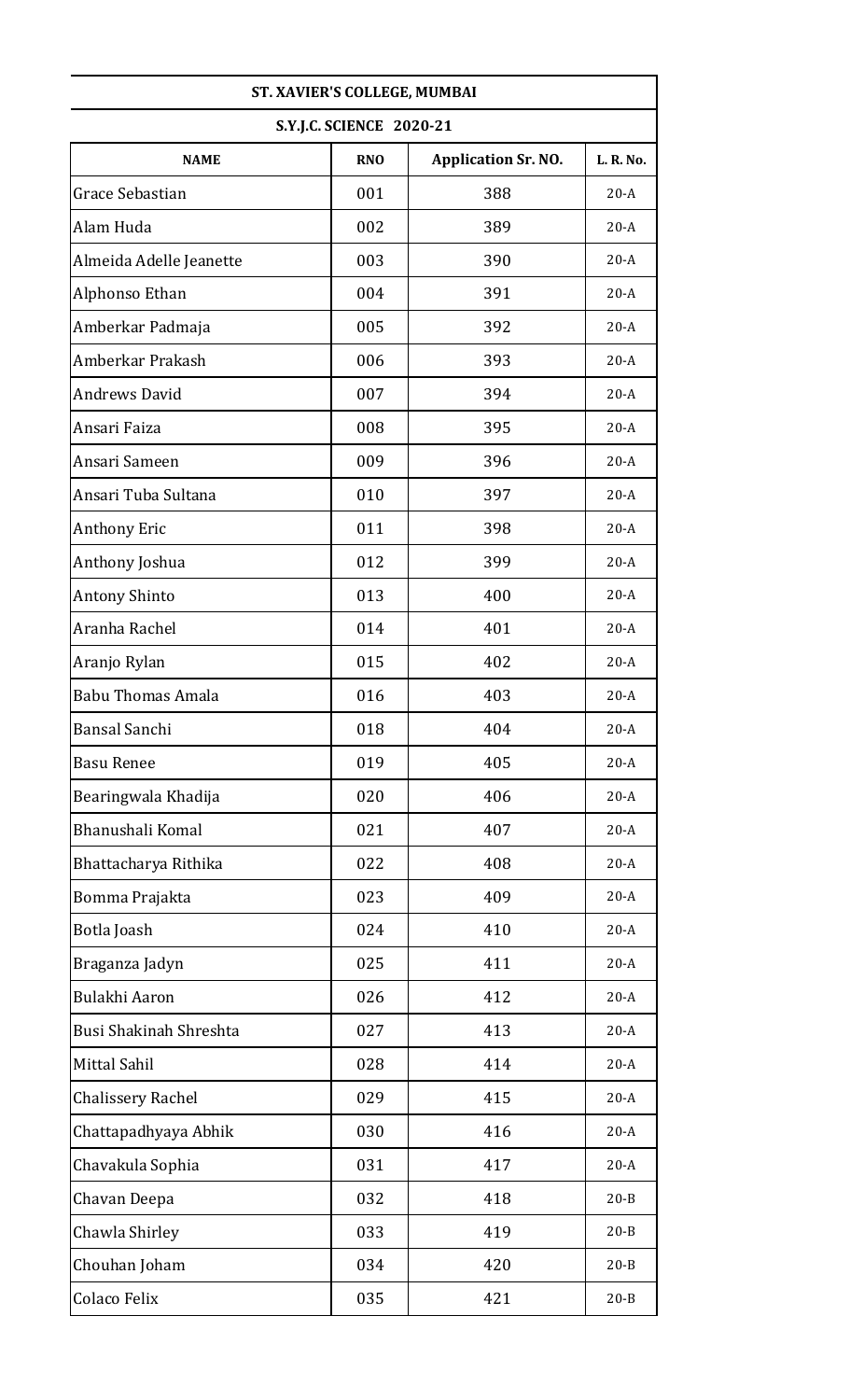| ST. XAVIER'S COLLEGE, MUMBAI |                                 |                            |           |
|------------------------------|---------------------------------|----------------------------|-----------|
|                              | <b>S.Y.J.C. SCIENCE 2020-21</b> |                            |           |
| <b>NAME</b>                  | <b>RNO</b>                      | <b>Application Sr. NO.</b> | L. R. No. |
| Correa Theresa Charlene      | 036                             | 422                        | $20 - B$  |
| Correya Aaron                | 037                             | 423                        | $20 - B$  |
| Coutinho Neil                | 038                             | 424                        | $20 - B$  |
| Coutinho Samantha            | 039                             | 425                        | $20 - B$  |
| Crasto Erika                 | 040                             | 426                        | $20 - B$  |
| D Souza Jenicia              | 041                             | 427                        | $20 - B$  |
| Deshmukh Jay                 | 042                             | 428                        | $20 - B$  |
| Ansari Md. Saqlain           | 043                             | 429                        | $20 - B$  |
| Dhavle Kaavya                | 044                             | 430                        | $20 - B$  |
| Divecha Devanshi             | 045                             | 431                        | $20 - B$  |
| Dmello Natlyn                | 046                             | 432                        | $20 - B$  |
| Drego Sarah                  | 047                             | 433                        | $20 - B$  |
| Dsa Lynn Alan                | 048                             | 434                        | $20 - B$  |
| D'Silva Joshua               | 049                             | 435                        | $20 - B$  |
| Dsouza Annie                 | 050                             | 436                        | $20 - B$  |
| D'Souza Ansel Lian           | 051                             | 437                        | $20 - B$  |
| Dsouza Danielle Renee        | 052                             | 438                        | $20 - B$  |
| Dsouza Joyleen               | 053                             | 439                        | $20 - B$  |
| Dsouza Justin                | 054                             | 440                        | $20 - B$  |
| Dsouza Kathy                 | 055                             | 441                        | $20 - B$  |
| Dsouza Rose                  | 056                             | 442                        | $20 - B$  |
| Dsouza Rouen                 | 057                             | 443                        | $20 - B$  |
| D'Souza Sangelin             | 058                             | 444                        | $20 - B$  |
| Dsouza Viola                 | 059                             | 445                        | $20 - B$  |
| Duarte Shaun                 | 060                             | 446                        | $20 - B$  |
| Dubey Sakshi                 | 061                             | 447                        | $20 - B$  |
| Dutta Anushka                | 062                             | 448                        | $20-C$    |
| Dwivedi Akshat               | 063                             | 449                        | $20-C$    |
| Fernandes Alisha             | 064                             | 450                        | $20-C$    |
| Fernandes Amisha             | 065                             | 451                        | $20-C$    |
| <b>Fernandes Dave</b>        | 066                             | 452                        | $20-C$    |
| Fernandes Elijah             | 067                             | 453                        | $20-C$    |
| Fernandes Janice             | 068                             | 454                        | $20-C$    |
| Fernandes Kyle               | 069                             | 455                        | $20-C$    |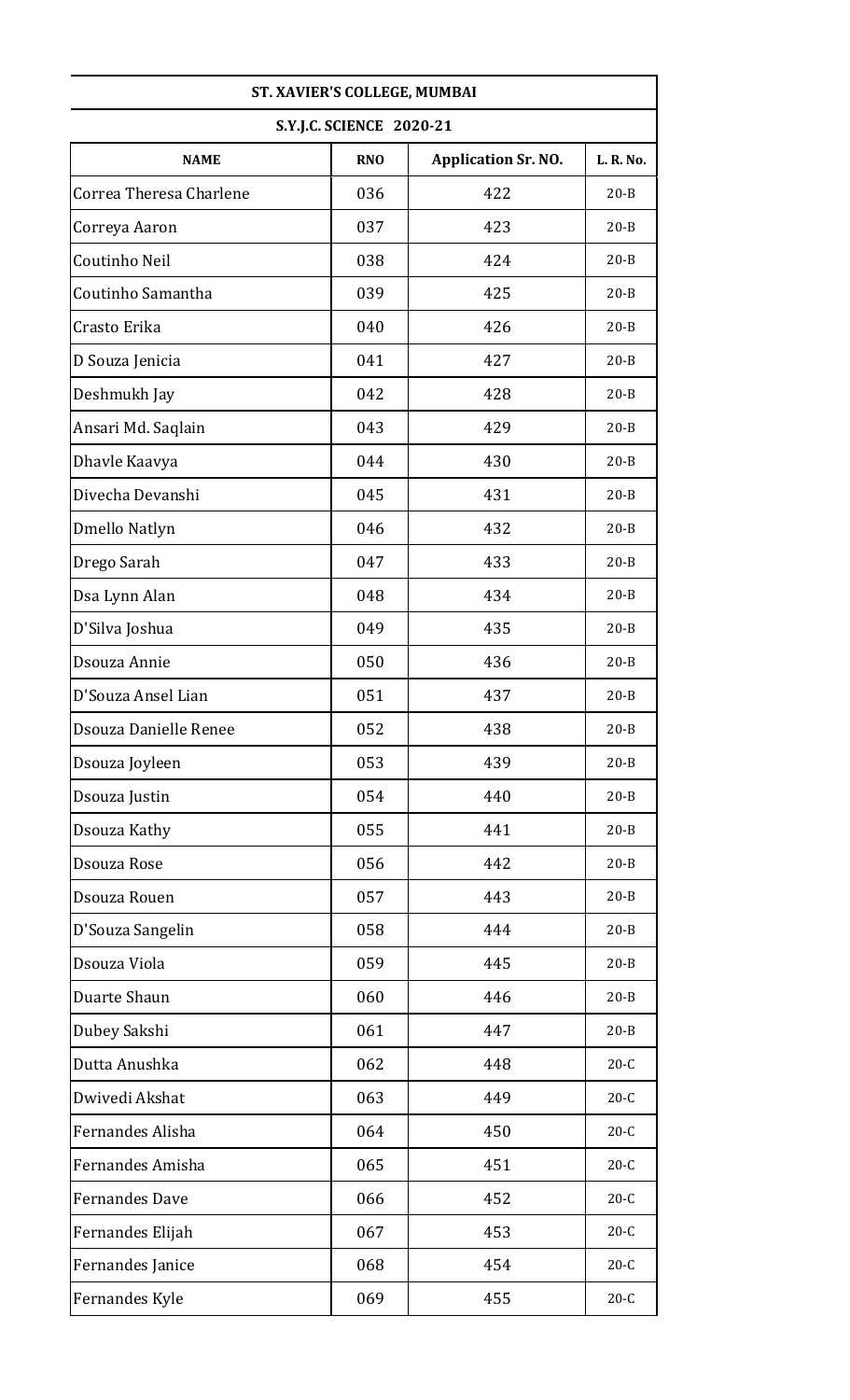| ST. XAVIER'S COLLEGE, MUMBAI   |                                 |                            |           |
|--------------------------------|---------------------------------|----------------------------|-----------|
|                                | <b>S.Y.J.C. SCIENCE 2020-21</b> |                            |           |
| <b>NAME</b>                    | <b>RNO</b>                      | <b>Application Sr. NO.</b> | L. R. No. |
| Fernandes Ryan Francis Dominic | 070                             | 456                        | $20-C$    |
| Fernandes Sancia               | 071                             | 457                        | $20-C$    |
| Ferrao Deandra Desmond         | 072                             | 458                        | $20-C$    |
| Gade Rohan                     | 073                             | 459                        | $20-C$    |
| Gaikwad Josephine              | 074                             | 460                        | $20-C$    |
| Gaikwad Sakshi                 | 075                             | 461                        | $20-C$    |
| Gaikwad Shraddha               | 076                             | 462                        | $20-C$    |
| George Alena                   | 077                             | 463                        | $20-C$    |
| George Kurian Ivan             | 078                             | 464                        | $20-C$    |
| George Kurian Iyan             | 079                             | 465                        | $20-C$    |
| <b>Godin Annaliese</b>         | 080                             | 466                        | $20-C$    |
| Gomes Gloria                   | 081                             | 467                        | $20-C$    |
| <b>Gomes Kevin Teodocio</b>    | 082                             | 468                        | $20-C$    |
| <b>Gomes Simone</b>            | 083                             | 469                        | $20-C$    |
| <b>Gonsalves Cletus</b>        | 084                             | 470                        | $20-C$    |
| Gujar Pooja                    | 085                             | 471                        | $20-C$    |
| Singh Shivam                   | 086                             | 472                        | $20-C$    |
| Rathod Rohit                   | 087                             | 473                        | $20-C$    |
| Albert Adhira                  | 101                             | 474                        | $20-C$    |
| Anithottathil Calvin           | 102                             | 475                        | $20-C$    |
| <b>Antony Alex</b>             | 103                             | 476                        | $20-C$    |
| Baretto Benjamin               | 104                             | 477                        | $20-C$    |
| <b>Barretto Reuben</b>         | 105                             | 478                        | $20-D$    |
| Baviskar Atharva               | 106                             | 479                        | $20-D$    |
| <b>Bhalla Hardik</b>           | 107                             | 480                        | $20-D$    |
| <b>Cabral Neston</b>           | 108                             | 481                        | $20-D$    |
| Coutinho Jayden                | 109                             | 482                        | $20-D$    |
| Deva Chelton                   | 110                             | 483                        | $20-D$    |
| Dias Nathan Vincent Cajetan    | 111                             | 484                        | $20-D$    |
| Dmello Zeon                    | 112                             | 485                        | $20-D$    |
| Dsilva Dylan                   | 113                             | 486                        | $20-D$    |
| D'Souza Amanda                 | 114                             | 487                        | $20-D$    |
| Dsouza Jeremy                  | 115                             | 488                        | $20-D$    |
| Dsouza Qwain                   | 116                             | 489                        | $20-D$    |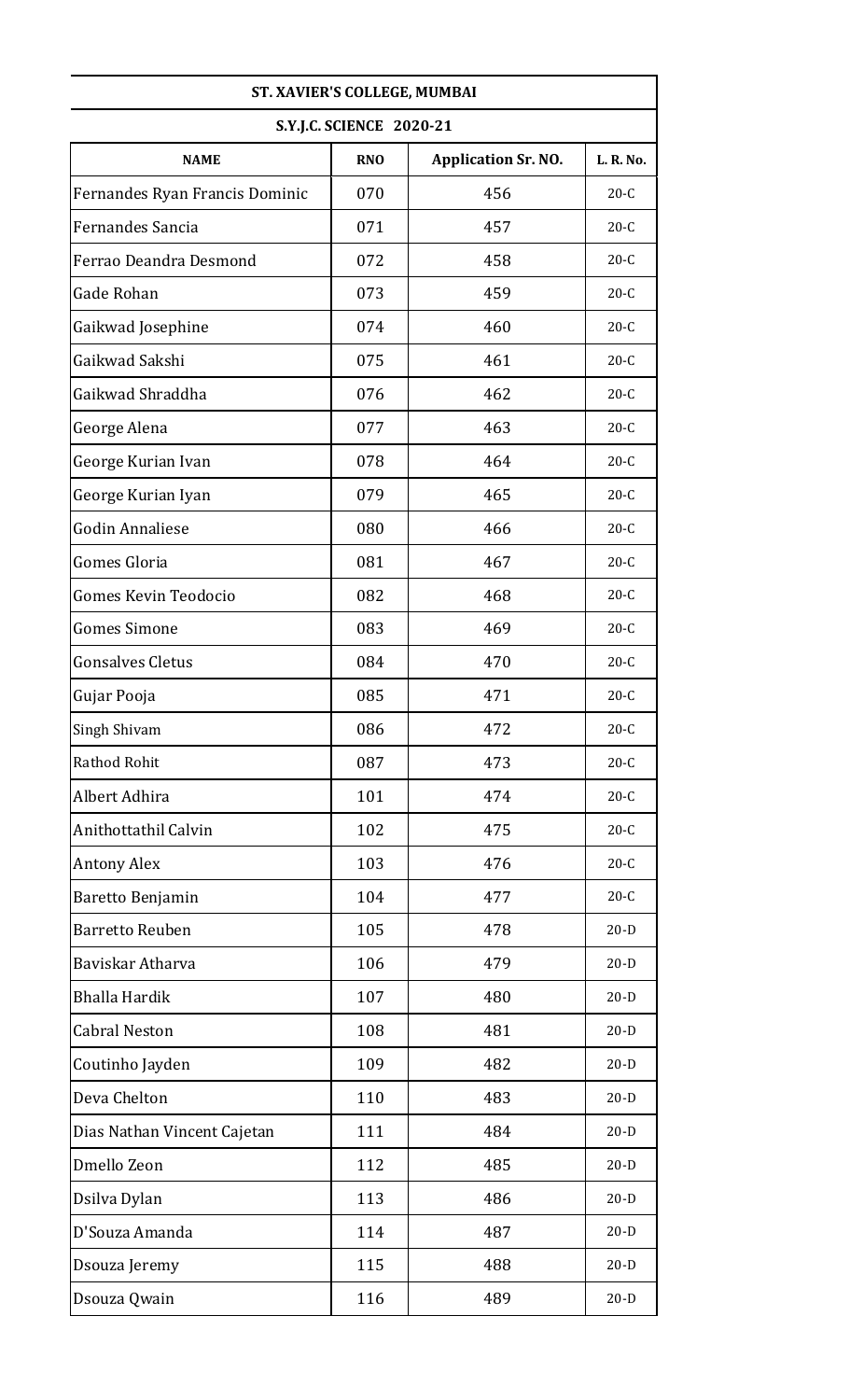| ST. XAVIER'S COLLEGE, MUMBAI |                                 |                            |           |
|------------------------------|---------------------------------|----------------------------|-----------|
|                              | <b>S.Y.J.C. SCIENCE 2020-21</b> |                            |           |
| <b>NAME</b>                  | <b>RNO</b>                      | <b>Application Sr. NO.</b> | L. R. No. |
| Farid Bashaar                | 117                             | 490                        | $20-D$    |
| Fernandes Ivan               | 118                             | 491                        | $20-D$    |
| Fernandes Jaydenmario        | 119                             | 492                        | $20-D$    |
| <b>Fernandes Kris</b>        | 120                             | 493                        | $20-D$    |
| Francis Sherlyn              | 121                             | 494                        | $20-D$    |
| <b>Gomes Blythe</b>          | 122                             | 495                        | $20-D$    |
| <b>Gonsalves Daniel</b>      | 123                             | 496                        | $20-D$    |
| Kaippully Febin              | 124                             | 497                        | $20-D$    |
| Kale Vansh                   | 125                             | 498                        | $20-D$    |
| Karkera Teesta               | 126                             | 499                        | $20-D$    |
| Kumar Vishwajeet             | 127                             | 500                        | $20-D$    |
| Kurien Ajay                  | 128                             | 501                        | $20-D$    |
| Kurup Tanishq                | 129                             | 502                        | $20-D$    |
| Lobo Gilchrist               | 130                             | 503                        | $20-D$    |
| Lobo Glenn                   | 131                             | 504                        | $20-D$    |
| Maliackel Kevin              | 132                             | 505                        | $20-D$    |
| Malik Manal                  | 133                             | 506                        | $20-D$    |
| Mandal Suraj                 | 134                             | 507                        | $20-D$    |
| Mane Sharvari                | 135                             | 508                        | $20-E$    |
| Dona Mariya Manoj            | 136                             | 509                        | $20-E$    |
| Gupta Reti                   | 151                             | 510                        | $20-E$    |
| Gupta Shivam                 | 152                             | 511                        | $20-E$    |
| Gupta Taniya                 | 153                             | 512                        | $20-E$    |
| Hafiz Maseera                | 154                             | 513                        | $20-E$    |
| Hegde Nikita                 | 155                             | 514                        | $20-E$    |
| Homan Haydn                  | 156                             | 515                        | $20-E$    |
| Huzaifa Sakina               | 157                             | 516                        | $20-E$    |
| Jacob Jason                  | 158                             | 517                        | $20-E$    |
| Jadhav Gabriel               | 159                             | 518                        | $20-E$    |
| Jain Nishank                 | 160                             | 519                        | $20-E$    |
| Jaison Lena Mary             | 161                             | 520                        | $20-E$    |
| Jaiswal Gaurav               | 162                             | 521                        | $20-E$    |
| Jakkani Pranav               | 163                             | 522                        | $20-E$    |
| Jejurkar Asmi                | 164                             | 523                        | $20-E$    |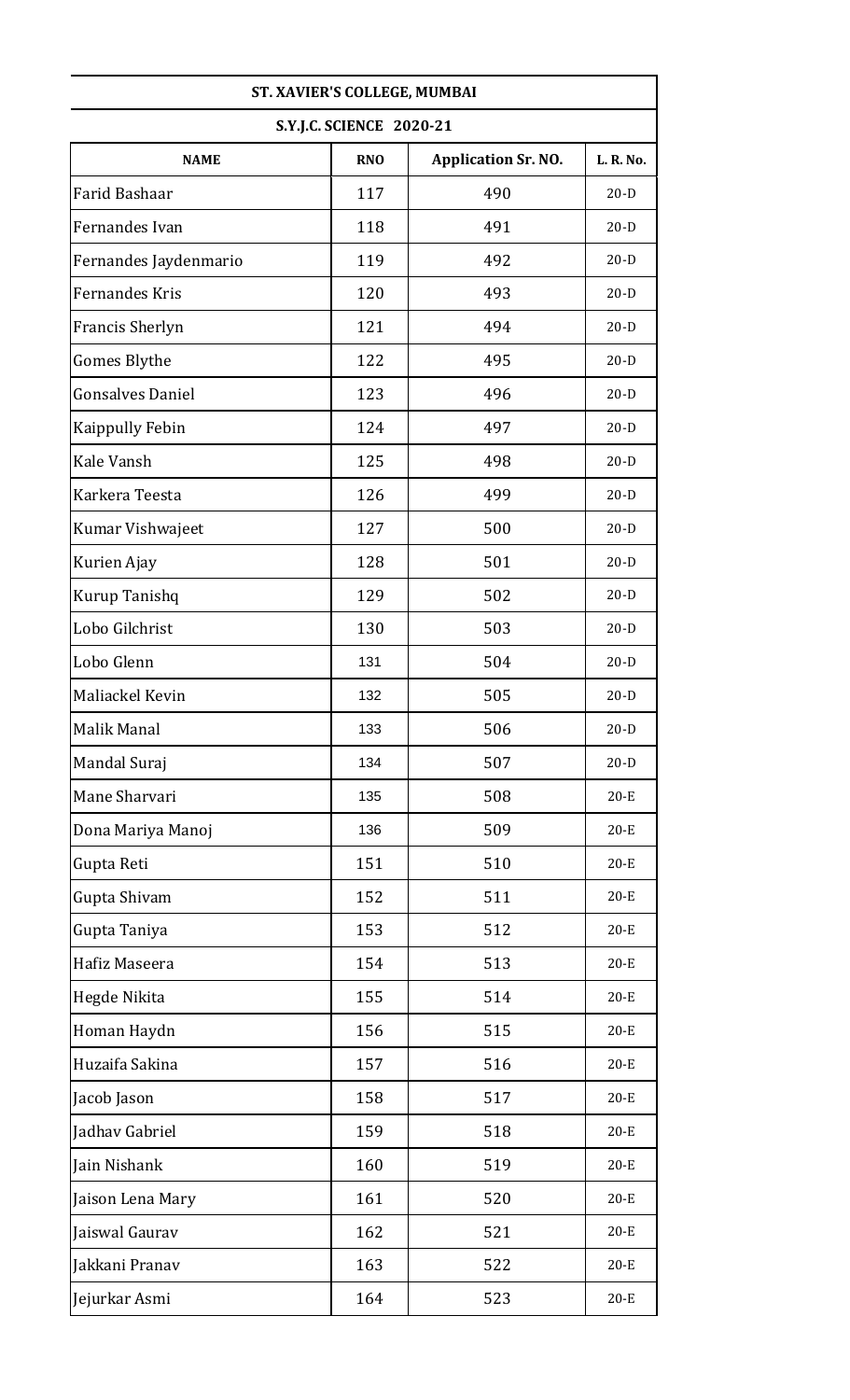| ST. XAVIER'S COLLEGE, MUMBAI               |                                 |                            |           |
|--------------------------------------------|---------------------------------|----------------------------|-----------|
|                                            | <b>S.Y.J.C. SCIENCE 2020-21</b> |                            |           |
| <b>NAME</b>                                | <b>RNO</b>                      | <b>Application Sr. NO.</b> | L. R. No. |
| Joby Varghese Jessica                      | 165                             | 524                        | $20-E$    |
| John Olivia                                | 166                             | 525                        | $20-E$    |
| Jose Jeffy                                 | 167                             | 526                        | $20-E$    |
| Joseph Treesa                              | 168                             | 527                        | $20-E$    |
| Joshi Aaditya Pradip Joshi                 | 169                             | 528                        | $20-E$    |
| Joshi Akansha                              | 170                             | 529                        | $20-E$    |
| Joshi Mihiresh                             | 171                             | 530                        | $20-E$    |
| Kalloor Judith                             | 172                             | 531                        | $20-E$    |
| Karnam Saahitya                            | 173                             | 532                        | $20-E$    |
| Karottu Rincy                              | 174                             | 533                        | $20-E$    |
| Khan Afiya                                 | 175                             | 534                        | $20-E$    |
| Khan Arfa                                  | 176                             | 535                        | $20-E$    |
| Khan Ayesha                                | 177                             | 536                        | $20-E$    |
| Khan Mohammed Jibran                       | 178                             | 537                        | $20-E$    |
| Khan Mohd Sajid                            | 179                             | 538                        | $20-G$    |
| Khan Nazia                                 | 180                             | 539                        | $20 - G$  |
| Khan Reeva                                 | 181                             | 540                        | $20-G$    |
| Khan Sharmeen                              | 182                             | 541                        | $20 - G$  |
| Khan Zareen Fatma                          | 183                             | 542                        | $20 - G$  |
| <b>Kingre Pratik</b>                       | 184                             | 543                        | $20 - G$  |
| Koli Kinnari                               | 185                             | 544                        | $20-G$    |
| Koli Prem                                  | 186                             | 545                        | $20-G$    |
| Koli Reena                                 | 187                             | 546                        | $20-G$    |
| Kothare Soumil                             | 188                             | 547                        | $20-G$    |
| Kulkarni Aditi                             | 189                             | 548                        | $20-G$    |
| Kushwaha Princy                            | 190                             | 549                        | $20-G$    |
| Kuttikkat Alistar                          | 191                             | 550                        | $20-G$    |
| Lewis Shanaya                              | 192                             | 551                        | $20-G$    |
| Lingwal Rishi Singh Rajendra<br>$I$ ingwal | 193                             | 552                        | $20-G$    |
| Lobo Aakash                                | 194                             | 553                        | $20-G$    |
| Lobo Jessica                               | 195                             | 554                        | $20-G$    |
| Lobo Sam Sebastian                         | 196                             | 555                        | $20-G$    |
| <b>Shaikh Sameer</b>                       | 197                             | 556                        | $20-G$    |
| Magar Fatema                               | 198                             | 557                        | $20-G$    |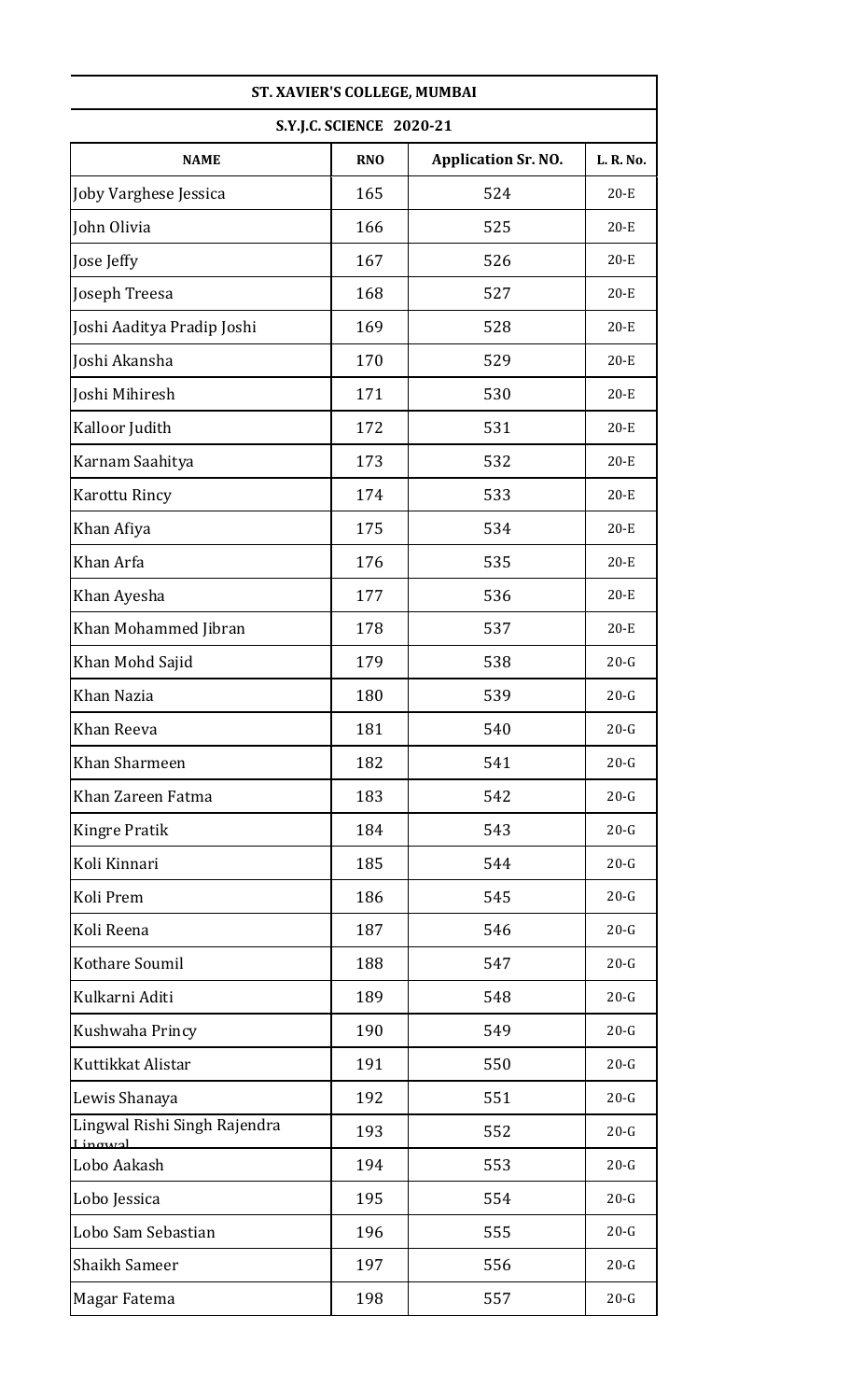| ST. XAVIER'S COLLEGE, MUMBAI    |                                 |                            |           |
|---------------------------------|---------------------------------|----------------------------|-----------|
|                                 | <b>S.Y.J.C. SCIENCE 2020-21</b> |                            |           |
| <b>NAME</b>                     | <b>RNO</b>                      | <b>Application Sr. NO.</b> | L. R. No. |
| Mailaram Mailaram Shruti Ganesh | 199                             | 558                        | $20-G$    |
| Maitry Bhavna                   | 200                             | 559                        | $20-G$    |
| Mall Twinkle                    | 201                             | 560                        | $20-G$    |
| Mangalath Alisha                | 202                             | 561                        | $20-G$    |
| Margaj Anushka                  | 203                             | 562                        | $20-G$    |
| Marshal Brenda                  | 204                             | 563                        | $20-G$    |
| <b>Mathew Martin</b>            | 205                             | 564                        | $20 - G$  |
| Menachery Ria                   | 206                             | 565                        | $20 - G$  |
| Mendonsa Evan Elijah            | 207                             | 566                        | $20 - G$  |
| Mishra Sumit                    | 208                             | 567                        | $20 - G$  |
| Misquitta Lisa                  | 209                             | 568                        | 22        |
| Mohale Shravani                 | 210                             | 569                        | 22        |
| More Chirag                     | 211                             | 570                        | 22        |
| Mukhiyar Menoshka               | 213                             | 571                        | 22        |
| Mukhiyar Manasvi                | 214                             | 572                        | 22        |
| Nadar Sharon                    | 215                             | 573                        | 22        |
| Nadar Wincy                     | 216                             | 574                        | 22        |
| Nair Amrita                     | 217                             | 575                        | 22        |
| Nanivadekar Vaidehi             | 218                             | 576                        | 22        |
| Nar Joshua                      | 219                             | 577                        | 22        |
| Nazareth Magnus                 | 220                             | 578                        | 22        |
| Devanandini                     | 221                             | 579                        | 22        |
| Noronha Linda                   | 222                             | 580                        | 22        |
| <b>Oswal Prem</b>               | 223                             | 581                        | 22        |
| Padelkar Rom                    | 224                             | 582                        | 22        |
| Panadi Adwait                   | 225                             | 583                        | 22        |
| Pandey Sonali                   | 226                             | 584                        | 22        |
| Pandit Qassah                   | 227                             | 585                        | 22        |
| Parab Lokesh                    | 228                             | 586                        | 22        |
| Pardeshi Gauri                  | 229                             | 587                        | 22        |
| Parekh Shriya                   | 230                             | 588                        | 22        |
| Pereira Abigail                 | 231                             | 589                        | 22        |
| Pereira Benitta Elizabeth       | 232                             | 590                        | 22        |
| Pereira Joyce                   | 233                             | 591                        | 22        |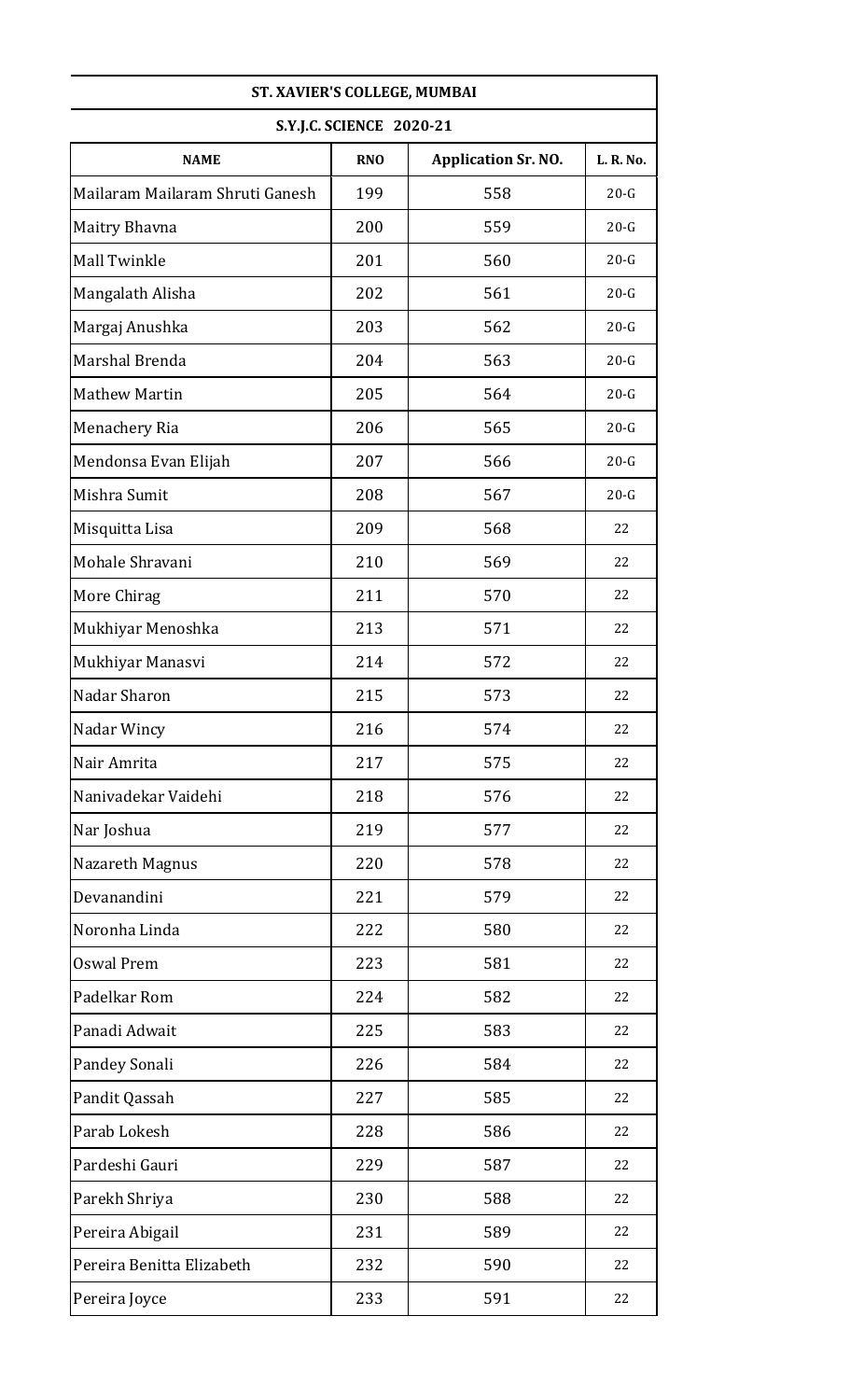| ST. XAVIER'S COLLEGE, MUMBAI |                                 |                            |           |
|------------------------------|---------------------------------|----------------------------|-----------|
|                              | <b>S.Y.J.C. SCIENCE 2020-21</b> |                            |           |
| <b>NAME</b>                  | <b>RNO</b>                      | <b>Application Sr. NO.</b> | L. R. No. |
| Philip Noel                  | 234                             | 592                        | 22        |
| Pinto Kaniel                 | 235                             | 593                        | 22        |
| Portugal Shane               | 236                             | 594                        | 22        |
| <b>Pulikottel Reuben</b>     | 237                             | 595                        | 22        |
| Pullikottil Abraham          | 238                             | 596                        | 22        |
| Purohit Heta                 | 239                             | 597                        | 22        |
| Qureshi Mohd.Ataah           | 240                             | 598                        | 23        |
| Jagtap Raj                   | 241                             | 599                        | 23        |
| <b>Mohammad Parvez</b>       | 243                             | 600                        | 23        |
| Khan Mariyam                 | 244                             | 601                        | 23        |
| Chawla Raj                   | 245                             | 602                        | 23        |
| Kamble Salil                 | 247                             | 603                        | 23        |
| Aathisaya Lancy              | 251                             | 604                        | 23        |
| Augustine Serena Antonia     | 252                             | 605                        | 23        |
| Carvalho Callahan Domnic     | 253                             | 606                        | 23        |
| Chheda Jannhya               | 254                             | 607                        | 23        |
| Coutinho Neha                | 255                             | 608                        | 23        |
| Dcruz Sheen                  | 256                             | 609                        | 23        |
| Demello Aaron Nestor         | 257                             | 610                        | 23        |
| Dias Jessica                 | 258                             | 611                        | 23        |
| Dsouza Samara Savio          | 259                             | 612                        | 23        |
| Ekhlas Jazeel                | 260                             | 613                        | 23        |
| Fernandes Marishka Pearl     | 261                             | 614                        | 23        |
| Ganesh Siddharth             | 262                             | 615                        | 23        |
| Glittus Anisha               | 263                             | 616                        | 23        |
| Jacob Kiara                  | 264                             | 617                        | 23        |
| Lopes Frank                  | 265                             | 618                        | 23        |
| Mehta Krish                  | 266                             | 619                        | 23        |
| Moraes Shannon               | 267                             | 620                        | 23        |
| Parmar Tirth                 | 268                             | 621                        | 23        |
| Pinto Floria                 | 269                             | 622                        | 23        |
| Jenis Winsta                 | 270                             | 623                        | 23        |
| Sahaya Blessy                | 271                             | 624                        | 23        |
| Sant Atharva                 | 272                             | 625                        | 23        |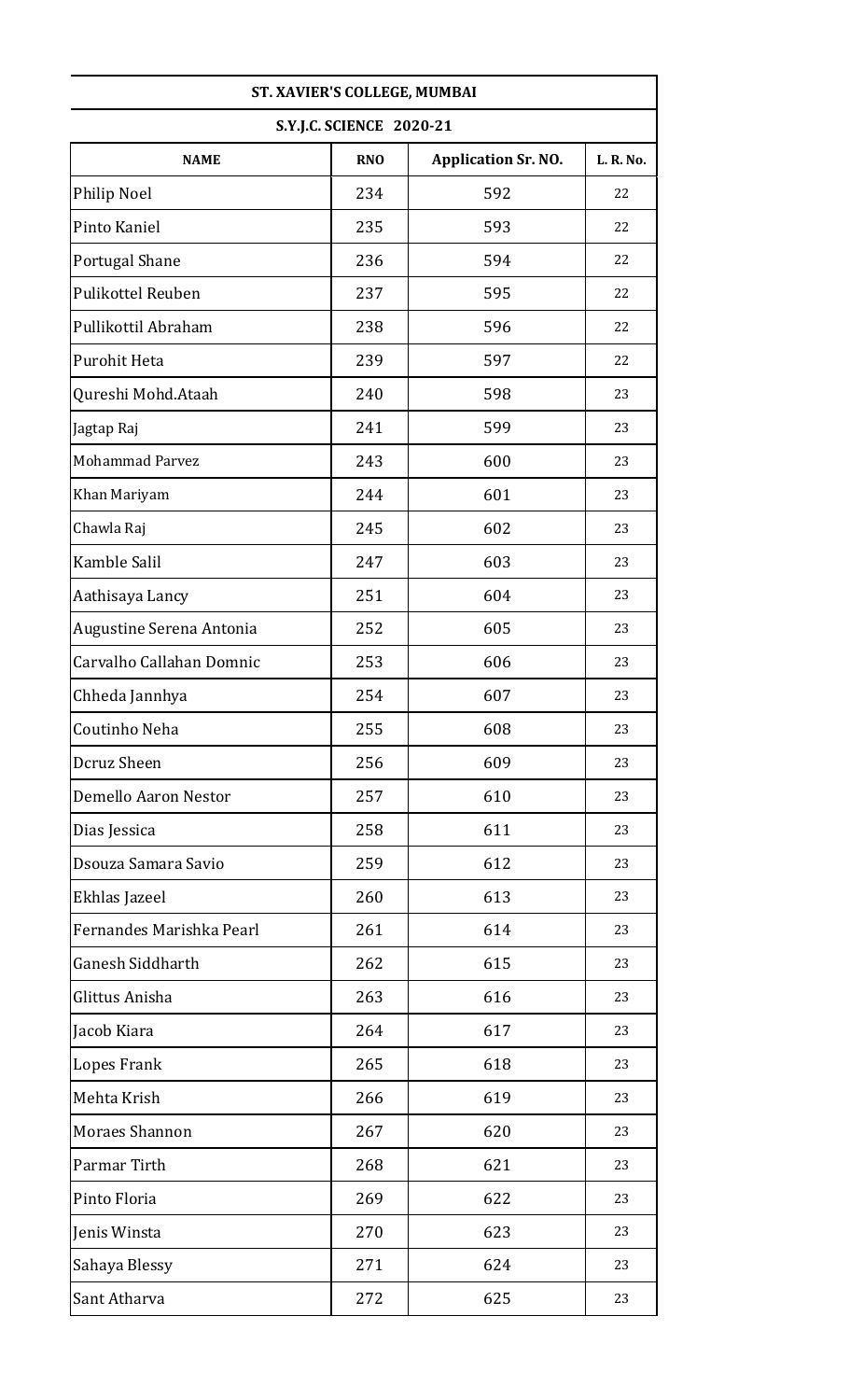| ST. XAVIER'S COLLEGE, MUMBAI |                          |                            |           |
|------------------------------|--------------------------|----------------------------|-----------|
|                              | S.Y.J.C. SCIENCE 2020-21 |                            |           |
| <b>NAME</b>                  | <b>RNO</b>               | <b>Application Sr. NO.</b> | L. R. No. |
| <b>Toscano Valeron</b>       | 273                      | 626                        | 23        |
| Dedhia Mansha                | 301                      | 627                        | 23        |
| Ghadi Om                     | 302                      | 628                        | 24        |
| Gohil Shyama                 | 303                      | 629                        | 24        |
| Gokani Aditi                 | 304                      | 630                        | 24        |
| Julka Devesh                 | 305                      | 631                        | 24        |
| Khan Dania                   | 306                      | 632                        | 24        |
| Malkani Kunal                | 307                      | 633                        | 24        |
| Pandey Dhruv                 | 308                      | 634                        | 24        |
| <b>Merchant Abbas</b>        | 309                      | 635                        | 24        |
| Mulla Misbah                 | 310                      | 636                        | 24        |
| Nishad Nilesh                | 311                      | 637                        | 24        |
| Qureshi Zoya                 | 312                      | 638                        | 24        |
| Rache Serina                 | 313                      | 639                        | 24        |
| Rajan Nishta                 | 314                      | 640                        | 24        |
| Raje Kshirja                 | 315                      | 641                        | 24        |
| <b>Reddy Nancy</b>           | 316                      | 642                        | 24        |
| Remedios Tian                | 317                      | 643                        | 24        |
| Rodrigues Elwin Marshal      | 318                      | 644                        | 24        |
| Rodrigues Noreena            | 319                      | 645                        | 24        |
| Rodrigues Rayner             | 320                      | 646                        | 24        |
| Ruke Diksha                  | 321                      | 647                        | 24        |
| Sagar Mohini                 | 322                      | 648                        | 24        |
| Saldanha Deana Crysel        | 323                      | 649                        | 24        |
| Salekar Mrunal               | 324                      | 650                        | 24        |
| Salvay Sania                 | 325                      | 651                        | 24        |
| Sambyal Stephen              | 326                      | 652                        | 24        |
| <b>Sampy Nigel</b>           | 327                      | 653                        | 24        |
| Samudre Prerna               | 328                      | 654                        | 24        |
| Samuel John                  | 329                      | 655                        | 24        |
| Satam Sayalee                | 330                      | 656                        | 24        |
| Sawant Sakshi                | 331                      | 657                        | 24        |
| Sequeira Cyril Angel         | 332                      | 658                        | 25        |
| Sequeira Daniel              | 333                      | 659                        | 25        |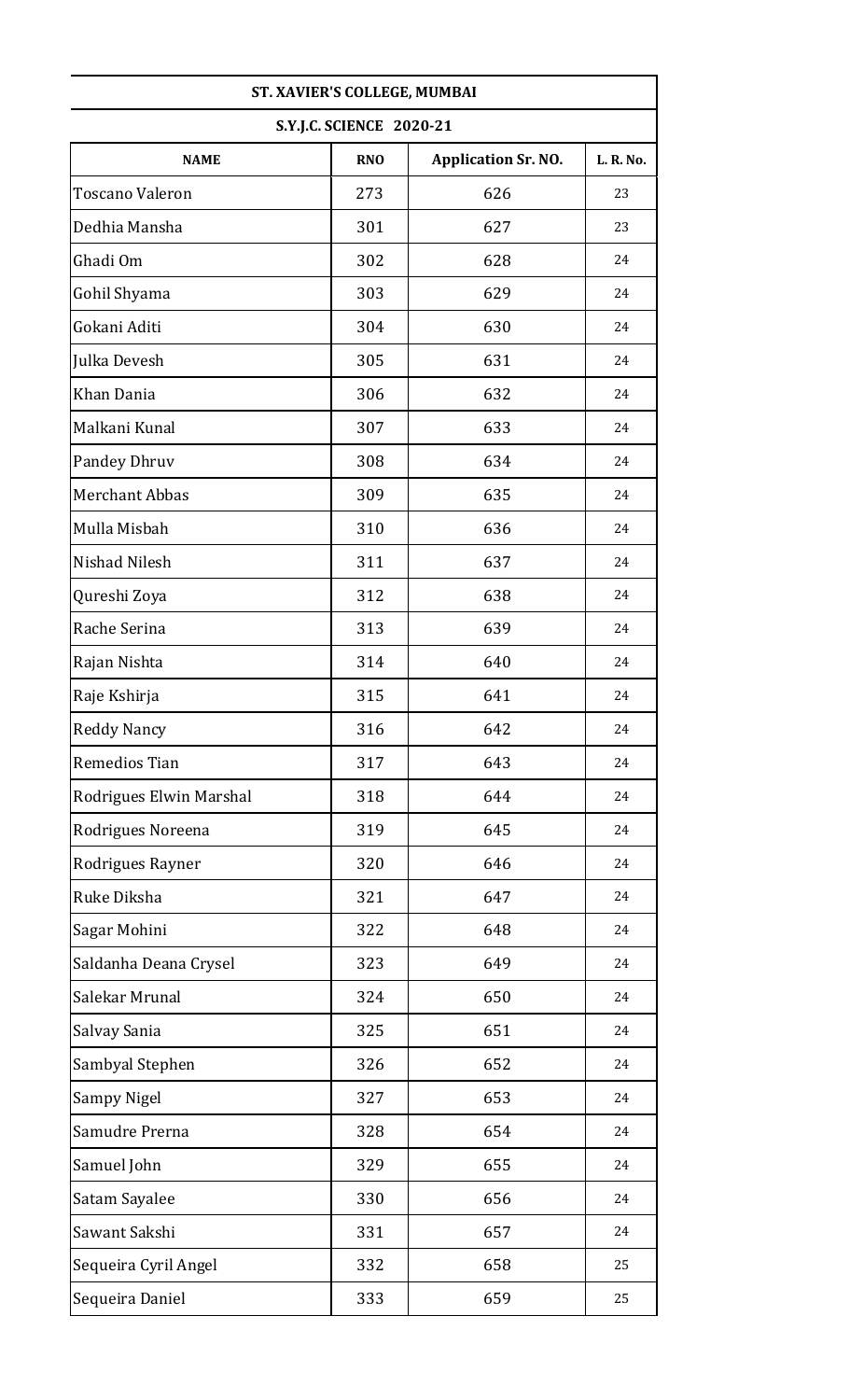| ST. XAVIER'S COLLEGE, MUMBAI |                                 |                            |           |
|------------------------------|---------------------------------|----------------------------|-----------|
|                              | <b>S.Y.J.C. SCIENCE 2020-21</b> |                            |           |
| <b>NAME</b>                  | <b>RNO</b>                      | <b>Application Sr. NO.</b> | L. R. No. |
| Shah Palash                  | 334                             | 660                        | 25        |
| Shaikh Areeba                | 336                             | 661                        | 25        |
| Shaikh Kashif Abbas          | 337                             | 662                        | 25        |
| Shaikh Lavi                  | 338                             | 663                        | 25        |
| Shaikh Mohammad Ahmad        | 339                             | 664                        | 25        |
| <b>Shenoy Shashank</b>       | 340                             | 665                        | 25        |
| <b>Shere Preksha</b>         | 341                             | 666                        | 25        |
| Sherin Irshadha              | 342                             | 667                        | 25        |
| <b>Shetty Bhavesh</b>        | 343                             | 668                        | 25        |
| Shirodkar Ishan              | 344                             | 669                        | 25        |
| Singh Aditya                 | 345                             | 670                        | 25        |
| Singh Blessing Jenitta       | 346                             | 671                        | 25        |
| Sisodiya Nandini             | 347                             | 672                        | 25        |
| Solomon Kimberly             | 348                             | 673                        | 25        |
| Solomon Shania               | 349                             | 674                        | 25        |
| Sonkusare Srushti            | 350                             | 675                        | 25        |
| Sontakke Rishiraj            | 351                             | 676                        | 25        |
| Stivi Alphin                 | 352                             | 677                        | 25        |
| Sunny Sanvia                 | 353                             | 678                        | 25        |
| Surve Janhavi                | 354                             | 679                        | 25        |
| Suryavanshi Sanjana          | 355                             | 680                        | 25        |
| Sutari Meltem Collan         | 356                             | 681                        | 25        |
| Swaminathan Samika           | 357                             | 682                        | 25        |
| Thamarayoor Esther           | 358                             | 683                        | 25        |
| Thamarayoor Naomi            | 359                             | 684                        | 25        |
| Thomas Linet Christina       | 360                             | 685                        | 25        |
| Tinwala Taikhum              | 361                             | 686                        | 25        |
| Tiru Mewis                   | 362                             | 687                        | 25        |
| Tiwari Prachi                | 363                             | 688                        | 26        |
| Tiwari Shivani               | 364                             | 689                        | 26        |
| Ujjainwala Arwa              | 365                             | 690                        | 26        |
| Vanigota Jigyasa             | 366                             | 691                        | 26        |
| Vaz Lisa Neves               | 367                             | 692                        | 26        |
| <b>Verdes Nisarg</b>         | 368                             | 693                        | 26        |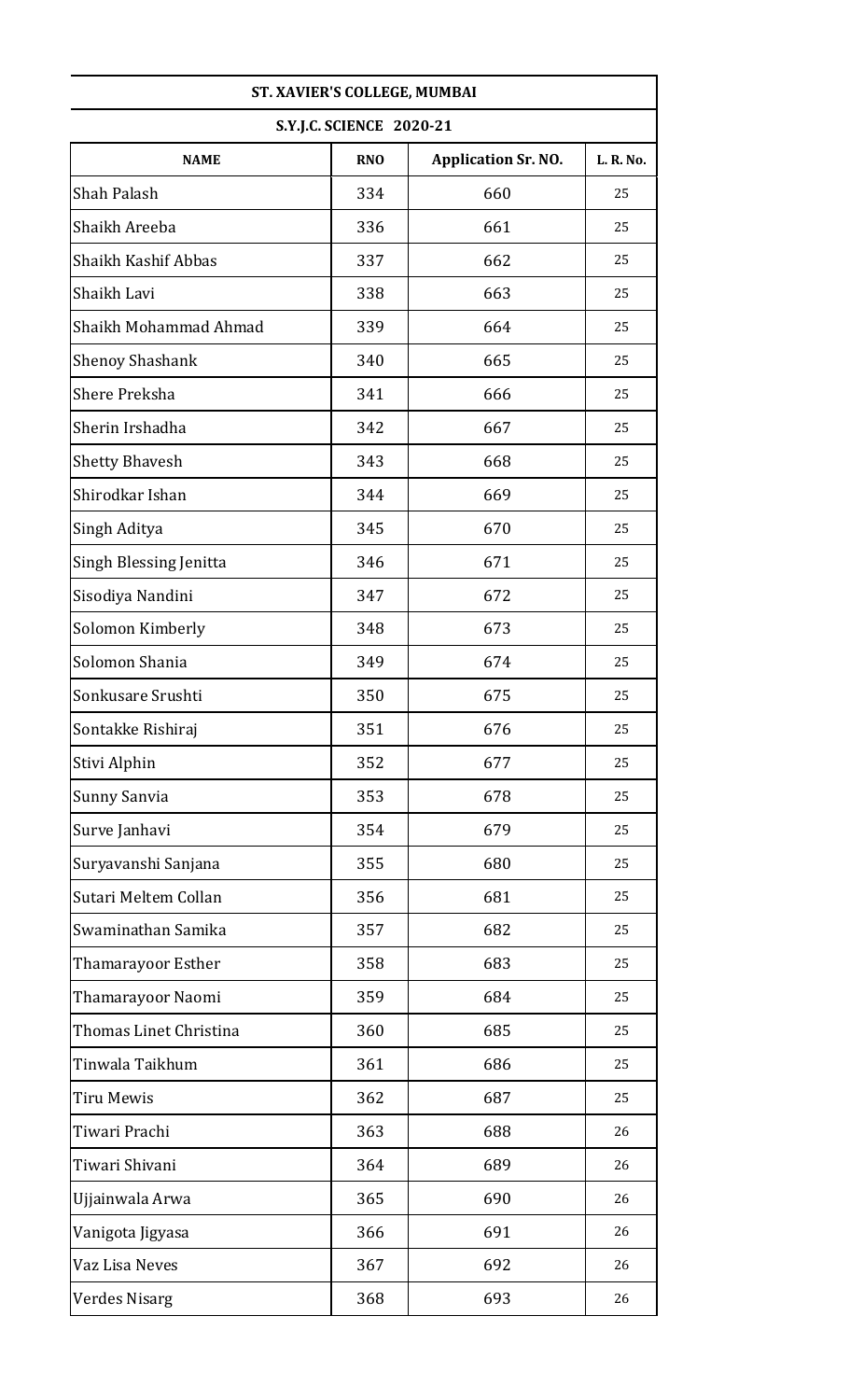| ST. XAVIER'S COLLEGE, MUMBAI |                                 |                            |           |
|------------------------------|---------------------------------|----------------------------|-----------|
|                              | <b>S.Y.J.C. SCIENCE 2020-21</b> |                            |           |
| <b>NAME</b>                  | <b>RNO</b>                      | <b>Application Sr. NO.</b> | L. R. No. |
| Verma Ishika                 | 369                             | 694                        | 26        |
| Waseem Amama                 | 370                             | 695                        | 26        |
| Worlikar Nelson              | 371                             | 696                        | 26        |
| Yusufi Mohd Mubasshir        | 372                             | 697                        | 26        |
| Zakaria Yousuf               | 373                             | 698                        | 26        |
| Jain Khushi                  | 374                             | 699                        | 26        |
| Mohd Rizwan                  | 375                             | 700                        | 26        |
| Jain Viraj                   | 376                             | 701                        | 26        |
| Azmi Abdulwali               | 377                             | 702                        | 26        |
| Shah Jeet                    | 378                             | 703                        | 26        |
| Das Souptika                 | 379                             | 704                        | 26        |
| Damaniya Fatema              | 380                             | 705                        | 26        |
| Aher Sahil                   | 400                             | 706                        | 26        |
| Metry Rahul                  | 401                             | 707                        | 26        |
| Moidu P Ziyan                | 402                             | 708                        | 26        |
| Monteiro Dion                | 403                             | 709                        | 26        |
| <b>Moraes Mark</b>           | 404                             | 710                        | 26        |
| Nadar Austin                 | 405                             | 711                        | 26        |
| Nalwalla Mazahir             | 406                             | 712                        | 26        |
| Narvekar Aditi               | 407                             | 713                        | 26        |
| Pachangane Umesh             | 408                             | 714                        | 26        |
| Panchal Parth                | 409                             | 715                        | 26        |
| Pandey Devansh               | 410                             | 716                        | 26        |
| Parmar Austin                | 411                             | 717                        | 26        |
| Pathak Govind                | 412                             | 718                        | 27        |
| Pereira Zeon Henry           | 413                             | 719                        | 27        |
| Quadros Sian                 | 414                             | 720                        | 27        |
| Ranka Krisha                 | 415                             | 721                        | 27        |
| Rewale Anish                 | 416                             | 722                        | 27        |
| Rodrigues Ashriel            | 417                             | 723                        | 27        |
| Sequeira Sheldon             | 418                             | 724                        | 27        |
| Shaikh Reeba                 | 419                             | 725                        | 27        |
| Shaikh Sadakat               | 420                             | 726                        | 27        |
| Shetye Raj                   | 421                             | 727                        | 27        |